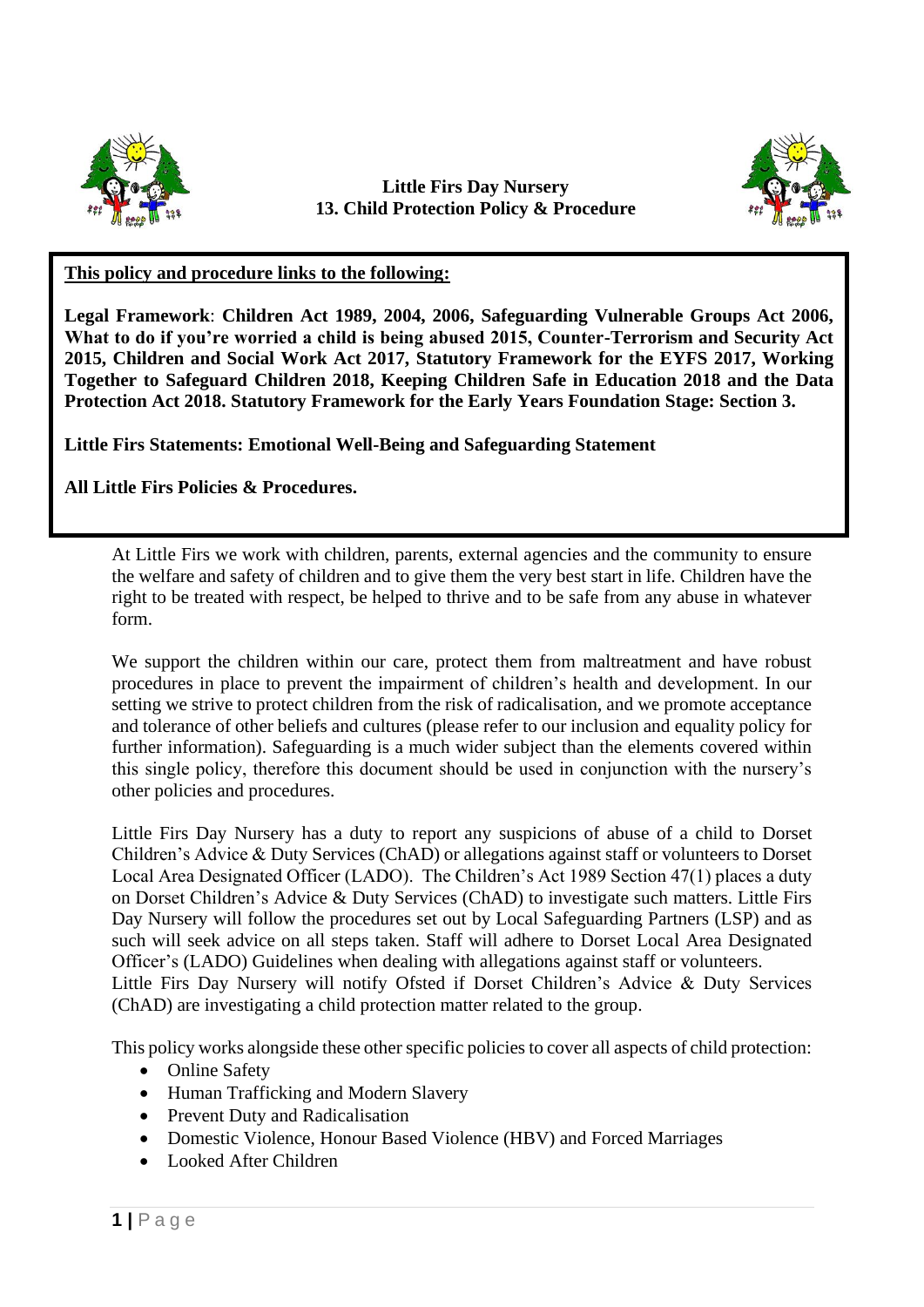Safeguarding and promoting the welfare of children, in relation to this policy is defined as:

- Protecting children from maltreatment
- Preventing the impairment of children's health or development
- Ensuring that children are growing up in circumstances consistent with the provision of safe and effective care
- Taking action to enable all children to have the best outcomes.

*(Definition taken from the HM Government document 'Working together to safeguard children 2018').*

## **To safeguard children and promote their welfare we will:**

- Create an environment to encourage children to develop a positive self-image
- Provide positive role models and develop a safe culture where staff are confident to raise concerns about professional conduct
- Support staff to notice the softer signs of abuse and know what action to take
- Encourage children to develop a sense of independence and autonomy in a way that is appropriate to their age and stage of development
- Provide a safe and secure environment for all children
- Promote tolerance and acceptance of different beliefs, cultures and communities
- Help children to understand how they can influence and participate in decisionmaking and how to promote British values through play, discussion and role modelling
- Always listen to children
- Provide an environment where practitioners are confident to identify where children and families may need intervention and seek the help, they need
- Share information with other agencies as appropriate.

The nursery is aware that abuse does occur in our society and we are vigilant in identifying signs of abuse and reporting concerns. Our practitioners have a duty to protect and promote the welfare of children. Due to the many hours of care we are providing, staff may often be the first people to identify that there may be a problem. They may well be the first people in whom children confide information that may suggest abuse or to spot changes in a child's behaviour which may indicate abuse.

Our prime responsibility is the welfare and well-being of each child in our care. As such we believe we have a duty to the children, parents and staff to act quickly and responsibly in any instance that may come to our attention. This includes sharing information with any relevant agencies Dorset Children's Advice & Duty Services (ChAD), Local Safeguarding Partners (LSP), Dorset Family Partnership Zone, Health Professionals or Police. All staff will work with other agencies in the best interest of the child, including as part of a multi-agency team, where needed.

#### **The Nursery Aims to:**

- Keep the child at the centre of all we do
- Ensure staff are trained right from induction to understand the child protection and safeguarding policy and procedures, are alert to identify possible signs of abuse (including the signs known as softer signs of abuse), understand what is meant by child protection and are aware of the different ways in which children can be harmed, including by other children through bullying or discriminatory behaviour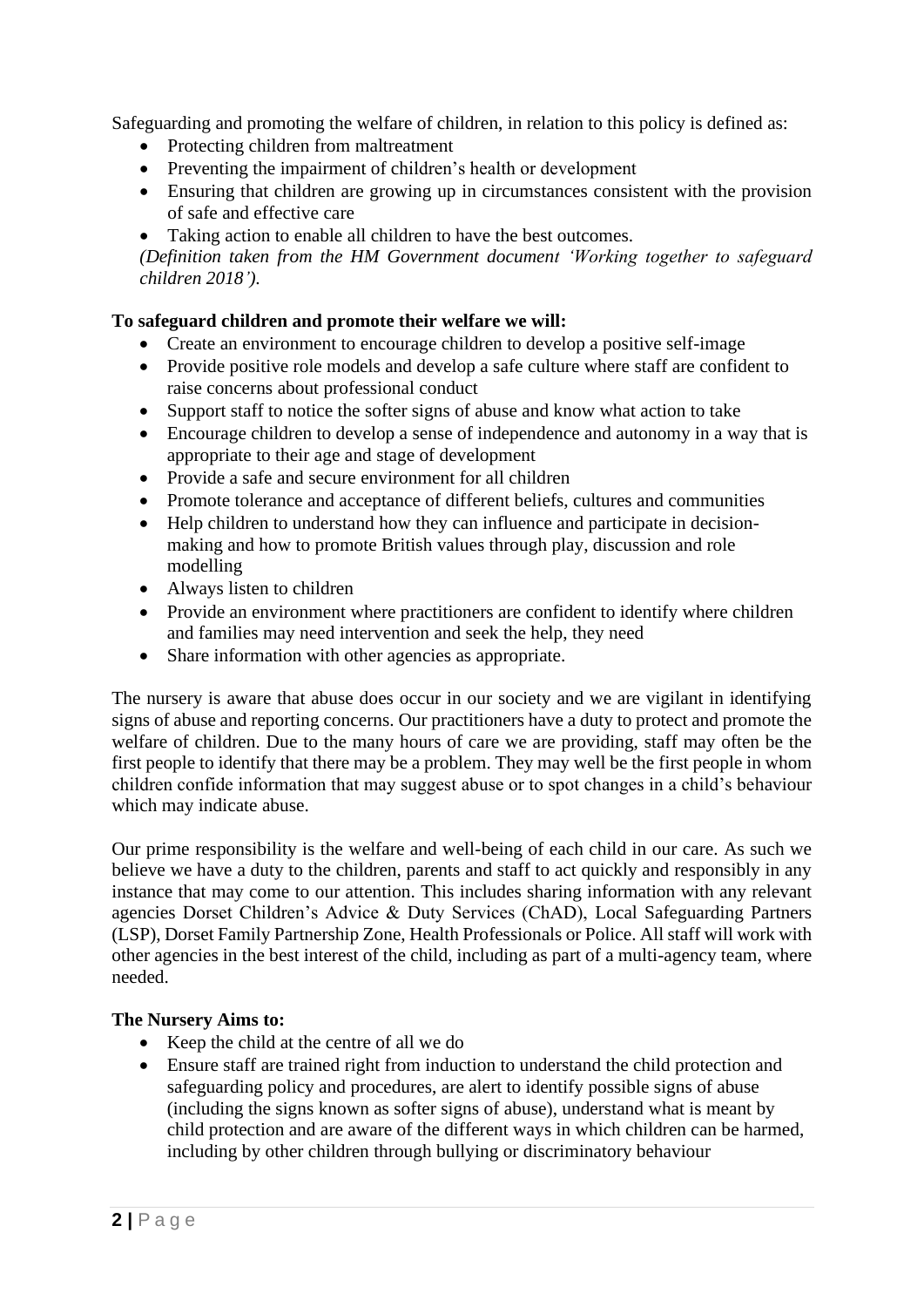- Be aware of the increased vulnerability of children with Special Educational Needs and Disabilities (SEND) and other vulnerable or isolated families and children
- Ensure that all staff feel confident and supported to act in the best interest of the child, share information and seek the help that the child may need
- Ensure that all staff are familiar and updated regularly with child protection training and procedures and kept informed of changes to local/national procedures, including thorough annual safeguarding newsletters and updates
- Make any child protection referrals in a timely way, sharing relevant information as necessary in line with procedures set out by the Local Safeguarding Partners (LSP)
- Ensure that information is shared only with those people who need to know in order to protect the child and act in their best interest
- Keep the setting safe online using appropriate filters, checks and safeguards, monitoring access at all times
- Ensure that children are never placed at risk while in the charge of nursery staff
- Identify changes in staff behaviour and act on these as per the Staff Behaviour Policy
- Take any appropriate action relating to allegations of serious harm or abuse against any person working with the children including reporting such allegations to Ofsted and Local Authority Designated Officer (LADO)
- Ensure parents are fully aware of child protection policies and procedures when they register with the nursery and are kept informed of all updates when they occur
- Regularly review and update this policy with staff and the nursery's Committee and make sure it complies with any legal requirements and any guidance or procedures issued by the LSP.

We will support children by offering reassurance, comfort and sensitive interactions. We will devise activities according to individual circumstances to enable children to develop confidence and self-esteem within their peer group and support them to learn how to keep themselves safe.

# **Contact Telephone Numbers**

Dorset Children's Advice & Duty Services (ChAD) -01305-228558 Local Safeguarding Partners. (LSP)-01305-221196 Dorset LADO (Local Authority Designated Officer-LADO)-01305-221122 Weymouth & Portland Children's Services 01305-760139 Ofsted 0300 123 1231 Non-emergency Police 101 Government helpline for Extremism Concerns 020 7340 7264

# **Indicators of Child Abuse**

The signs and indicators listed below may not necessarily indicate that a child has been abused but will help us to recognise that something may be wrong, especially if a child shows a number of these symptoms or any of them to a marked degree.

- Failure to thrive and meet developmental milestones
- Fearful or withdrawn tendencies
- Unexplained injuries to a child or conflicting reports from parents or staff
- Repeated injuries
- Unaddressed illnesses or injuries
- Significant changes to behaviour patterns.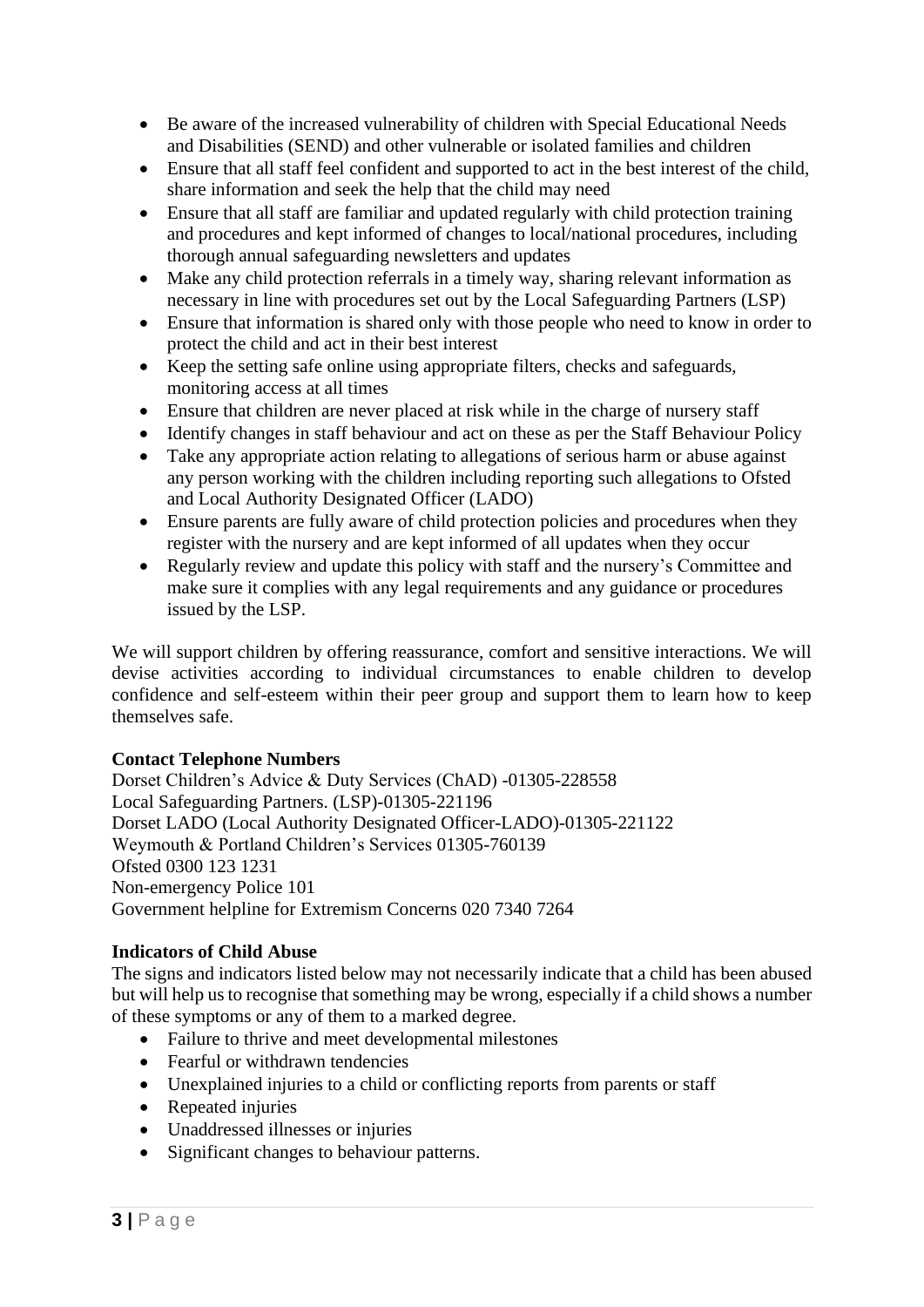**Softer Signs of Abuse as defined by National Institute for Health and Care Excellence (NICE)** include:

- Low self-esteem
- Wetting and soiling
- Recurrent nightmares
- Aggressive behaviour
- Withdrawing communication
- Habitual body rocking
- Indiscriminate contact or affection seeking
- Over-friendliness towards strangers
- Excessive clinginess
- Persistently seeking attention.

## **Types of Abuse.**

Abuse and neglect are forms of maltreatment of a child. Somebody may abuse or neglect a child by harming them or by failing to act to prevent harm. Children may be abused within a family, institution or community setting by those known to them or a stranger. This could be an adult or adults, another child or children.

### **Peer on Peer Abuse**

We are aware that peer on peer abuse does take place, so we include children in our policies when we talk about potential abusers. This may take the form of bullying, physically hurting another child, emotional abuse, or sexual abuse. We will report this in the same way as we do for adults abusing children and will take advice from the appropriate bodies on this area.

## **Physical Abuse**

Action needs to be taken if staff have reason to believe that there has been a physical injury to a child, including deliberate poisoning, where there is definite knowledge or reasonable suspicion that the injury was inflicted or knowingly not prevented. These symptoms may include bruising or injuries in an area that is not usual for a child, e.g. fleshy parts of the arms and legs, back, wrists, ankles and face.

Many children will have cuts and grazes from normal childhood injuries. These should also be logged and discussed with the nursery manager or room leader.

Children and babies may be abused physically through shaking or throwing. Other injuries may include burns or scalds. These are not usual childhood injuries and should always be logged and discussed with the designated safeguarding lead (DSL) and/or nursery manager.

## **Female Genital Mutilation**

This type of physical abuse is practised as a cultural ritual by certain ethnic groups and there is now more awareness of its prevalence in some communities in England including its effect on the child and any other siblings involved. This procedure may be carried out shortly after birth and during childhood as well as adolescence, just before marriage or during a woman's first pregnancy and varies widely according to the community<sup>1</sup>. Symptoms may include bleeding, painful areas, acute urinary retention, urinary infection, wound infection, septicaemia,

1

https://www.gov.uk/government/uploads/system/uploads/attachment\_data/file/512906/Multi\_Agency [Statutory\\_Guidance\\_on\\_FGM\\_\\_-\\_FINAL.pdf](https://www.gov.uk/government/uploads/system/uploads/attachment_data/file/512906/Multi_Agency_Statutory_Guidance_on_FGM__-_FINAL.pdf)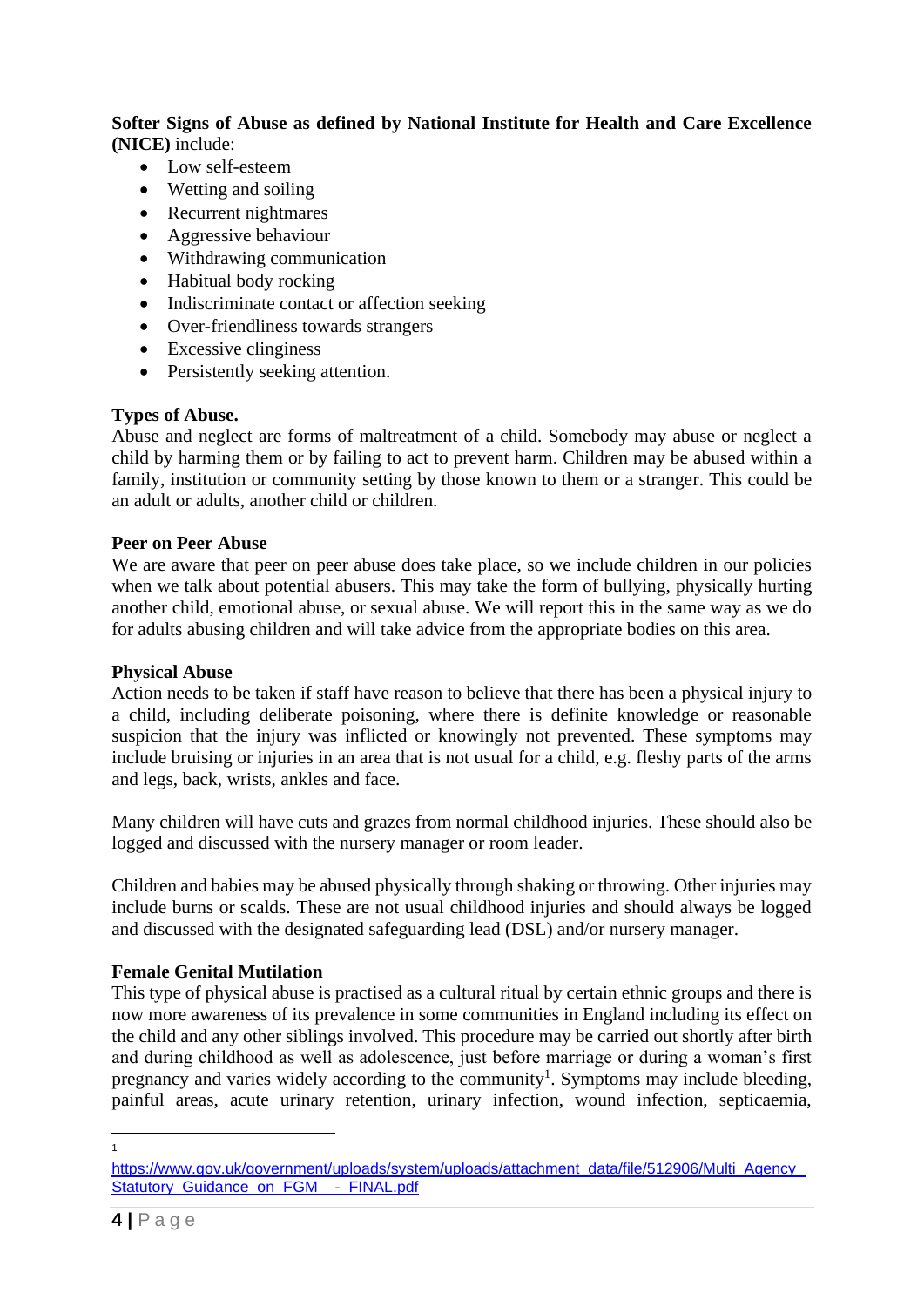incontinence, vaginal and pelvic infections with depression and post-traumatic stress disorder as well as physiological concerns. If you have concerns about a child relating to this area, you should contact children's social care team in the same way as other types of physical abuse. There is a mandatory duty to report to police any case where an act of female genital mutilation appears to have been carried out on a girl under the age of 18, we will ensure this is followed in our nursery.

# **Breast Ironing**

Breast ironing also known as "breast flattening" is the process where young girls' breasts are ironed, massaged and/or pounded down using hard or heated objects for the breasts to disappear or delay the development of the breasts entirely. It is believed that by carrying out this act, young girls will be protected from harassment, rape, abduction and early forced marriage. Although this is unlikely to happen to children in the nursery due to their age, we will ensure any signs of this in young adults or older children are followed up using the usual safeguarding referral process.

# **Fabricated Illness**

This is also a type of physical abuse. This is where a child is presented with an illness that is fabricated by the adult carer. The carer may seek out unnecessary medical treatment or investigation. The signs may include a carer exaggerating a real illness or symptoms, complete fabrication of symptoms or inducing physical illness, e.g. through poisoning, starvation, inappropriate diet. This may also be presented through false allegations of abuse or encouraging the child to appear disabled or ill to obtain unnecessary treatment or specialist support.

# **Sexual Abuse**

Action needs to be taken if the staff member has witnessed an occasion(s) where a child indicated sexual activity through words, play, drawing, had an excessive preoccupation with sexual matters or had an inappropriate knowledge of adult sexual behaviour or language. This may include acting out sexual activity on dolls/toys or in the role play area with their peers, drawing pictures that are inappropriate for a child, talking about sexual activities or using sexual language or words. The child may become worried when their clothes are removed, e.g. for nappy changes.

The physical symptoms may include genital trauma, discharge and bruises between the legs or signs of a sexually transmitted disease (STD). Emotional symptoms could include a distinct change in a child's behaviour. They may be withdrawn or overly extroverted and outgoing. They may withdraw away from a particular adult and become distressed if they reach out for them, but they may also be particularly clingy to a potential abuser so all symptoms and signs should be looked at together and assessed as a whole.

# **Child Sexual Exploitation (CSE)**

Working Together to Safeguard Children defines CSE as "…a form of child sexual abuse. It occurs where an individual or group takes advantage of an imbalance of power to coerce, manipulate or deceive a child or young person under the age of 18 into sexual activity (a) in exchange for something the victim needs or wants, and/or (b) for the financial advantage or increased status of the perpetrator or facilitator. The victim may have been sexually exploited even if the sexual activity appears consensual. Child sexual exploitation does not always involve physical contact; it can also occur using technology. "We will be aware of the possibility of CSE and the signs and symptoms this may manifest as. If we have concerns, we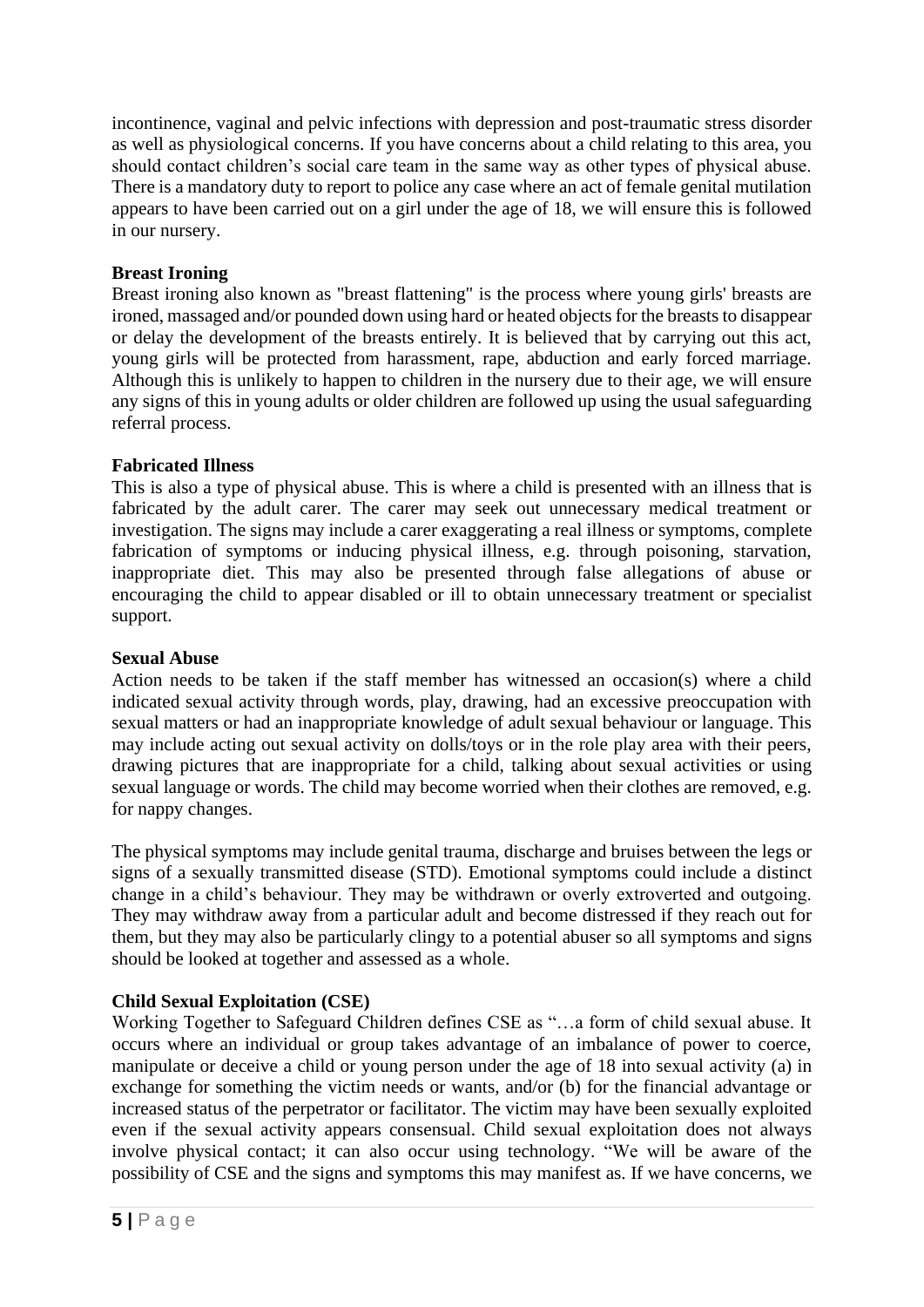will follow the same procedures as for other concerns and we will record and refer as appropriate.

## **Emotional Abuse**

Action should be taken if the staff member has reason to believe that there is a severe, adverse effect on the behaviour and emotional development of a child, caused by persistent or severe ill treatment or rejection.

This may include extremes of discipline where a child is shouted at or put down on a consistent basis, lack of emotional attachment by a parent, or it may include parents or carers placing inappropriate age or developmental expectations upon them. Emotional abuse may also be imposed through the child witnessing domestic abuse and alcohol and drug misuse by adults caring for them.

The child is likely to show extremes of emotion with this type of abuse. This may include shying away from an adult who is abusing them, becoming withdrawn, aggressive or clingy in order to receive their love and attention. This type of abuse is harder to identify as the child is not likely to show any physical signs.

### **Neglect**

Action should be taken if the staff member has reason to believe that there has been any type of neglect of a child (for example, by exposure to any kind of danger, including cold, starvation or failure to seek medical treatment, when required, on behalf of the child), which results in serious impairment of the child's health or development, including failure to thrive.

Signs may include a child persistently arriving at nursery unwashed or unkempt, wearing clothes that are too small (especially shoes that may restrict the child's growth or hurt them), arriving at nursery in the same nappy they went home in or a child having an illness or identified special educational need or disability that is not being addressed by the parent. A child may also be persistently hungry if a parent is withholding food or not providing enough for a child's needs.

Neglect may also be shown through emotional signs, e.g. a child may not be receiving the attention they need at home and may crave love and support at nursery. They may be clingy and emotional. In addition, neglect may occur through pregnancy as a result of maternal substance abuse.

#### **Domestic Abuse / Honour Based Violence / Forced Marriages**

We look at these areas as a child protection concern. Please refer to the separate policy for further details on this.

## **Procedure.**

ChAD-Children's Advice & Duty Services takes the lead role in enquiring about child protection issues related to the child whilst the employer retains the responsibility for disciplinary actions related to their staff member, volunteer or carer. Mrs Parker, the Manager is the Designated Safeguarding Lead for Little Firs Day Nursery and will take the lead in dealing with any concerns raised initially and will decide whether to take advice from ChAD-Children's Advice & Duty Services and the police. In her absence the Deputy Designated Safeguarding Lead is Mrs Lund, the Assistant Manager and, in her absence, Mrs Chegwidden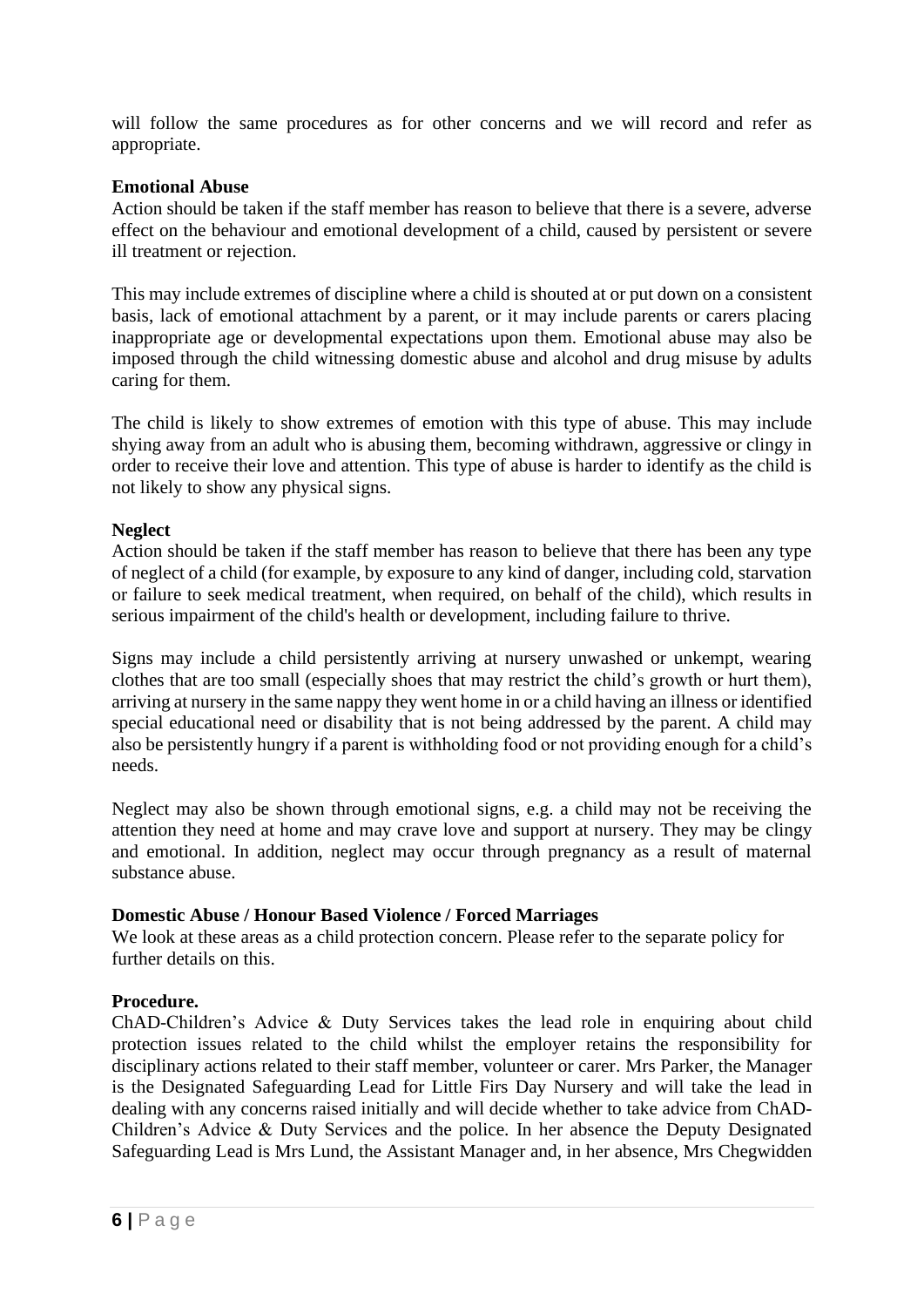is the Deputy Designated Safeguarding Lead. The Committee Representative who Champions Safeguarding for the Nursery is Mrs Chegwidden.

All staff have a responsibility to report safeguarding concerns and suspicions of abuse. These concerns will be discussed with the designated safeguarding lead (DSL) as soon as possible.

Staff will report their concerns to the DSL (in her absence they will be report to the Deputy DSL). If there are queries/concerns regarding the injury/information given, then the following procedures will take place:

If a child starts to talk openly to an adult about abuse, they may be experiencing, the procedure below will be followed:

# **Procedure:**

- Any sign of a mark/injury to a child when they come into nursery will be recorded, discussed with the parent/carer, and the parent/carer will be asked to countersign a record which will be stored securely.
- The observed instances will be detailed in a confidential report
- The observed instances will be reported to the DSL
- The childcare practitioner will reassure the child and listen without interrupting if the child wishes to talk following TED (Tell me, Explain, Describe)
- The incident or concern will be discussed with the parent/main carer if appropriate. (**A discussion will not take place if it is believed that this would place the child at additional risk**).
- If it is decided to discuss such issues with the parents/carers of the child, the DSL will facilitate the discussions. The discussion will be recorded, and the parent/main carer will have access to such records.
- If there appears to be any queries regarding the injury, ChAD-Children's Advice & Duty Services or the police will be notified
- An allegation of child abuse or neglect could lead to a criminal investigation, so staff will not do anything that may jeopardise a police investigation, for example, ask a child leading questions or attempt to investigate the allegations of abuse.

# **Making a Referral**

- Contact ChAD-Children's Advice & Duty Services to report concerns and seek advice (if it is believed a child is in immediate danger, we will contact the police)
- The DSL will seek the permission of the parent/main carer to make a referral to ChAD. **If such a discussion would place the child at an increased risk of significant harm, then this discussion will not take place and the referral will be made without the knowledge of the parents**.
- The DSL (Mrs. Parker) will discuss the concerns with ChAD-Children's Advice & Duty Services and talk to their consultant Social Workers on the telephone. If a child already has a Social Worker, then the DSL will telephone the Social Worker to discuss her concerns directly to Weymouth & Portland (South Team) on 01305- 760139.
- The DSL will use the ChAD service flowchart to prepare for the call which advises on all the information needed including all the family details including dates of birth, current address, working contact details and family composition, along with history and recent worries.
- The Consultant Social Worker and the DSL will discuss the concerns and the action that are needed to ensure that the child receives the correct support and at the right time.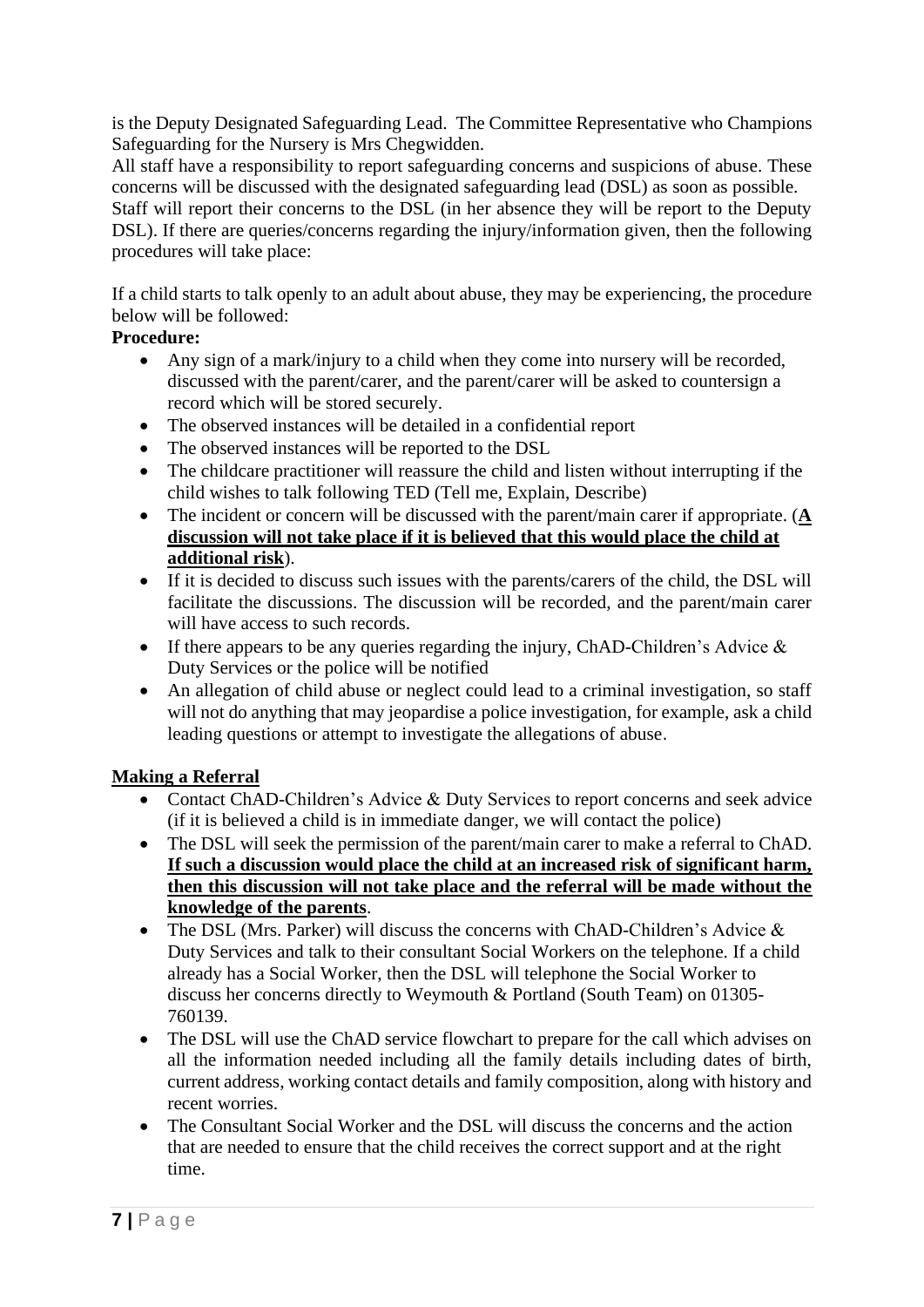- There will be no need to fill in a referral form, the telephone conversation will be confirmed in writing by the consultant social worker.
- The DSL will also keep a record of the discussion and any decisions made, including if permission from the family was obtained and if not why.
- If consent has been obtained from the family to share information or the concern indicates that the child is at risk, the consultant social worker records of discussion will be recorded on the child's records
- Inform Ofsted if Children Services become involved with the child
- The DSL will follow up their call if no confirmation is received. We will never assume that action has been taken.
- Keeping children safe is our highest priority and if, for whatever reason, staff do not feel able to report concerns to the DSL or deputy DSL they should call Dorset ChAD service or Pan-Dorset Safeguarding Children Partnership and report their concerns anonymously.

## **Contact Telephone Numbers**

Dorset Children's Advice & Duty Services (ChAD) -**01305-228558** Local Safeguarding Partners. (LSP)-**01305-221196** Dorset LADO (Local Authority Designated Officer)-**01305-221122** Weymouth & Portland Children's Services **01305-760139** Ofsted **0300 123 1231** Non-emergency police **101**  Government helpline for Extremism Concerns **020 7340 7264 These Contact numbers are displayed in the hallway and in the children's rooms.**

# **Recording Suspicions of Abuse and Disclosures**

Staff will make an objective record of any observation or disclosure, supported by the DSL. This record should include:

- Child's name
- Child's address
- Age of the child and date of birth
- Date and time of the observation or the disclosure
- Exact words spoken by the child
- Exact position and type of any injuries or marks seen
- Exact observation of any incident including any concerns reported, with date and time; and the names of any other person present at the time
- Any discussion held with the parent(s) (where deemed appropriate).

These records should be signed by the person reporting this and the DSL, dated and kept in a separate confidential file.

It may be thought necessary that through discussion with all concerned the matter needs to be raised with ChAD services and Ofsted. Staff involved may be asked to supply details of any information/concerns they have regarding a child. The nursery expects all members of staff to co-operate with ChAD services, Police and Ofsted in any way necessary to ensure the safety of the children.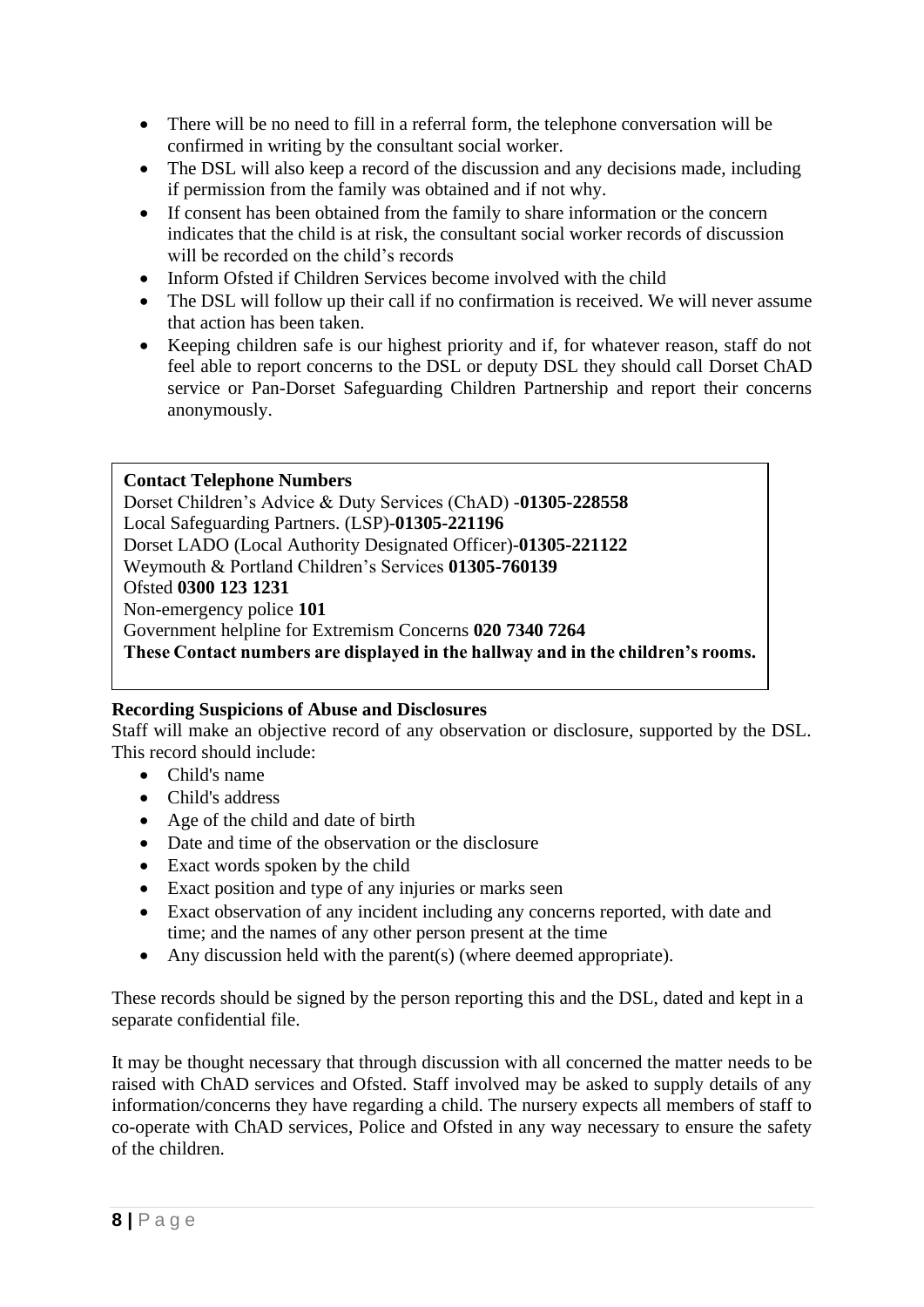Staff must not make any comments either publicly or in private about the supposed or actual behaviour of a parent or member of staff.

### **Informing parents**

Parents are normally the first point of contact. If a suspicion of abuse is recorded, parents are informed at the same time as the report is made, except where the guidance ChAD Services, or Police does not allow this. This will usually be the case where the parent or family member is the likely abuser or where a child may be endangered by this disclosure. In these cases, the investigating officers will inform parents.

### **Confidentiality**

All suspicions, enquiries and external investigations are kept confidential and shared only with those who need to know. Any information is shared in line with guidance from the local authority.

### **Support to families**

The nursery takes every step in its power to build up trusting and supportive relations among families, staff, students and volunteers within the nursery.

The nursery continues to welcome the child and the family whilst enquiries are being made in relation to abuse in the home situation. Parents and families will be treated with respect in a non-judgmental manner whilst any external investigations are carried out in the best interest of the child.

Confidential records kept on a child are shared with the child's parents or those who have parental responsibility for the child, only if appropriate in line with guidance of the local authority with the proviso that the care and safety of the child is paramount. We will do all in our power to support and work with the child's family.

## **Allegations against adults working or volunteering with children**

If an allegation is made against a member of staff, student or volunteer or any other person who lives or works on the nursery premises regardless of whether the allegation relates to the nursery premises or elsewhere, we will follow the procedure below.

- The allegation should be reported to the senior manager on duty. If this person is the subject of the allegation, then this should be reported to the Deputy Manager or Chair of the Committee instead.
- The Local Designated Officer (LADO) and Ofsted will then be informed immediately for advice and guidance for this to be investigated by the appropriate bodies promptly:
- The LADO will be informed immediately
- If as an individual, you feel this will not be taken seriously or are worried about the allegation getting back to the person in question then it is your duty to inform the LADO yourself directly
- A full investigation will be carried out by the appropriate professionals (LADO, Ofsted) to determine how this will be handled
- The nursery will follow all instructions from the LADO and Ofsted and ask all staff members to do the same and co-operate where required
- Support will be provided to all those involved in an allegation throughout the external investigation in line with LADO support and advice
- The nursery reserves the right to suspend any member of staff during an investigation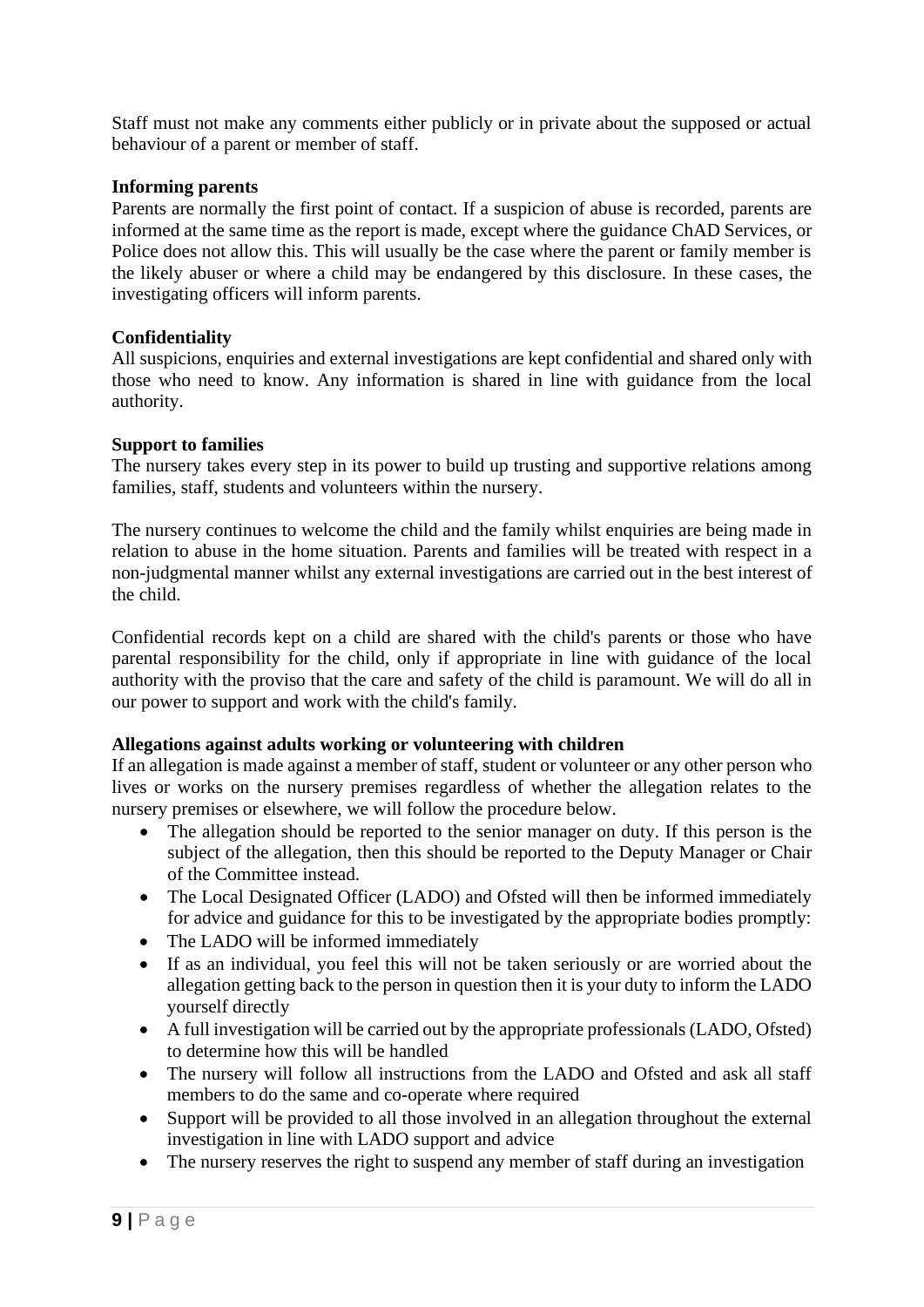- All enquiries/external investigations/interviews will be documented and kept in a locked file for access by the relevant authorities
- Unfounded allegations will result in all rights being reinstated
- Founded allegations will be passed on to the relevant organisations including Dorset Children's Social Care Team and where an offence is believed to have been committed, the police will be notified, and will result in the termination of employment. Ofsted will be notified immediately of this decision. The nursery will also notify the Disclosure and Barring Service (DBS) to ensure their records are updated
- All records will be kept until the person reaches normal retirement age or for 21 years and 3 months years if that is longer. This will ensure accurate information is available for references and future DBS checks and avoids any unnecessary reinvestigation
- The nursery retains the right to dismiss any member of staff in connection with founded allegations following an inquiry
- Counselling will be available for any member of the nursery who is affected by an allegation, their colleagues in the nursery and the parents

# **PLEASE NOTE:**

## **Local Area Designated Officer (LADO)-01305-221122 Local Safeguarding Partners. (LSP)-01305-221196**

## **Monitoring children's Attendance**

As part of our requirements under the Statutory Framework and Guidance for The Early Years Foundation Stage we are required to monitor children's attendance patterns to ensure they are consistent and no cause for concern.

## **Our attendance officer is Mrs Wendy Parker.**

- Parents must notify the nursery of any absences and the reason for the absence on the first day and then updated regularly throughout the absence.
- If Little Firs has not heard from the parent/carer within a reasonable time the nursery will telephone the parent/carer to establish why the child is absent. If the parents are not contactable then the further emergency contacts will be used to ensure all parties are safe.
- Where a child is part of a Child Protection Plan, or during a referral process, any absences will immediately be reported to the child's social worker or Weymouth & Portland Children's Social Care Team to ensure the child remains safeguarded.
- If we are concerned about the welfare of the child, we will contact ChAD services following this Child Protection Policy and Procedures as the **welfare of the child is paramount.**

This does not stop parents taking precious time off with their children but enables children's attendance to be logged so we know the child is safe.

## **Looked after children**

As part of our safeguarding practice we will ensure our staff are aware of how to keep looked after children safe. In order to do this, we ask that carers to inform us of:

- The legal status of the child (e.g. whether the child is being looked after under voluntary arrangements with consent of parents or on an interim or full care order)
- Contact arrangements for the biological parents (or those with parental responsibility)
- The child's care arrangements and the levels of authority delegated to the carer by the authority looking after him/her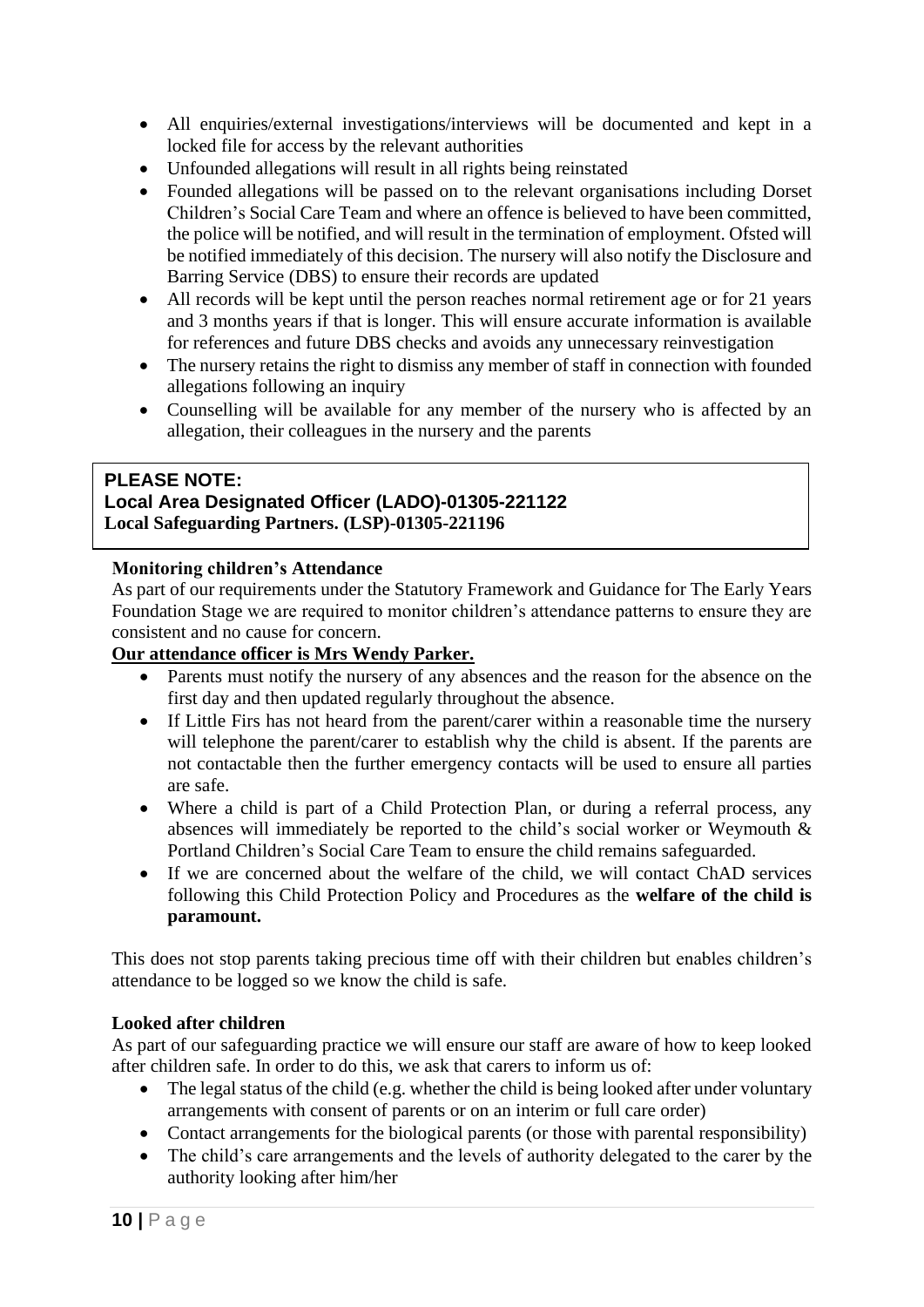- The details of the child's social worker and any other support agencies involved
- Any child protection plan or care plan in place for the child in question.

Please refer to the Looked After Children Policy for further details.

## **Staffing and Volunteers**

Our policy is to provide a secure and safe environment for all children. We only allow an adult who is employed by the nursery to care for children and who has an enhanced clearance from the Disclosure and Barring Service (DBS) to be left alone with children. We will obtain enhanced criminal records checks (DBS) for all volunteers and do not allow any volunteers to be unsupervised with children.

We have named persons within the nursery who take lead responsibility for safeguarding and co-ordinate child protection and welfare issues, known as the Designated Safeguarding Leads (DSL). Although, under the Statutory Framework for the Early Years Foundation Stage, we are only required to have one designated safeguarding lead, but for best practice and to ensure at least one DSL is always on duty, we have three designated safeguarding leads. This enables safeguarding to stay high on our priorities and ensures that prompt action can be taken if concerns are raised.

## **The Designated Safeguarding Lead (DSL) is Wendy Parker.**

# **The Deputy Safeguarding Leads (DSL) are Michele Lund & Janice Chegwidden**

These designated persons receive comprehensive training at least every three years and update their knowledge on an ongoing basis.

The nursery DSL's liaise with Weymouth & Portland Children's Services, undertakes specific training, including a child protection training course, and receives regular updates to developments within this field. They in turn support the ongoing development and knowledge update of all staff on the team.

All staff attend child protection training and receive initial basic child protection training during their induction period. This includes the procedures for spotting signs and behaviours of abuse and abusers/potential abusers, recording and reporting concerns and creating a safe and secure environment for the children in the nursery. During induction staff will be given contact details for the LADO (Local Authority Designated Officer), ChAD Services and Ofsted to enable them to report any safeguarding concerns, independently, if they feel it necessary to do so.

- We provide adequate and appropriate staffing resources to meet the needs of all children
- Applicants for posts within the nursery are clearly informed that the positions are exempt from the Rehabilitation of Offenders Act 1974. Candidates are informed of the need to carry out checks before posts can be confirmed. Where applications are rejected because of information that has been disclosed, applicants have the right to know and to challenge incorrect information
- We give staff members, volunteers and students regular opportunities to declare changes that may affect their suitability to care for the children. This includes information about their health, medication or about changes in their home life such as child protection plans for their own children
- This information is also stated within every member of staff's contract
- Staff have DBS checks every three years and we use the DBS update service (with staff consent) to re-check staff's criminal history and suitability to work with children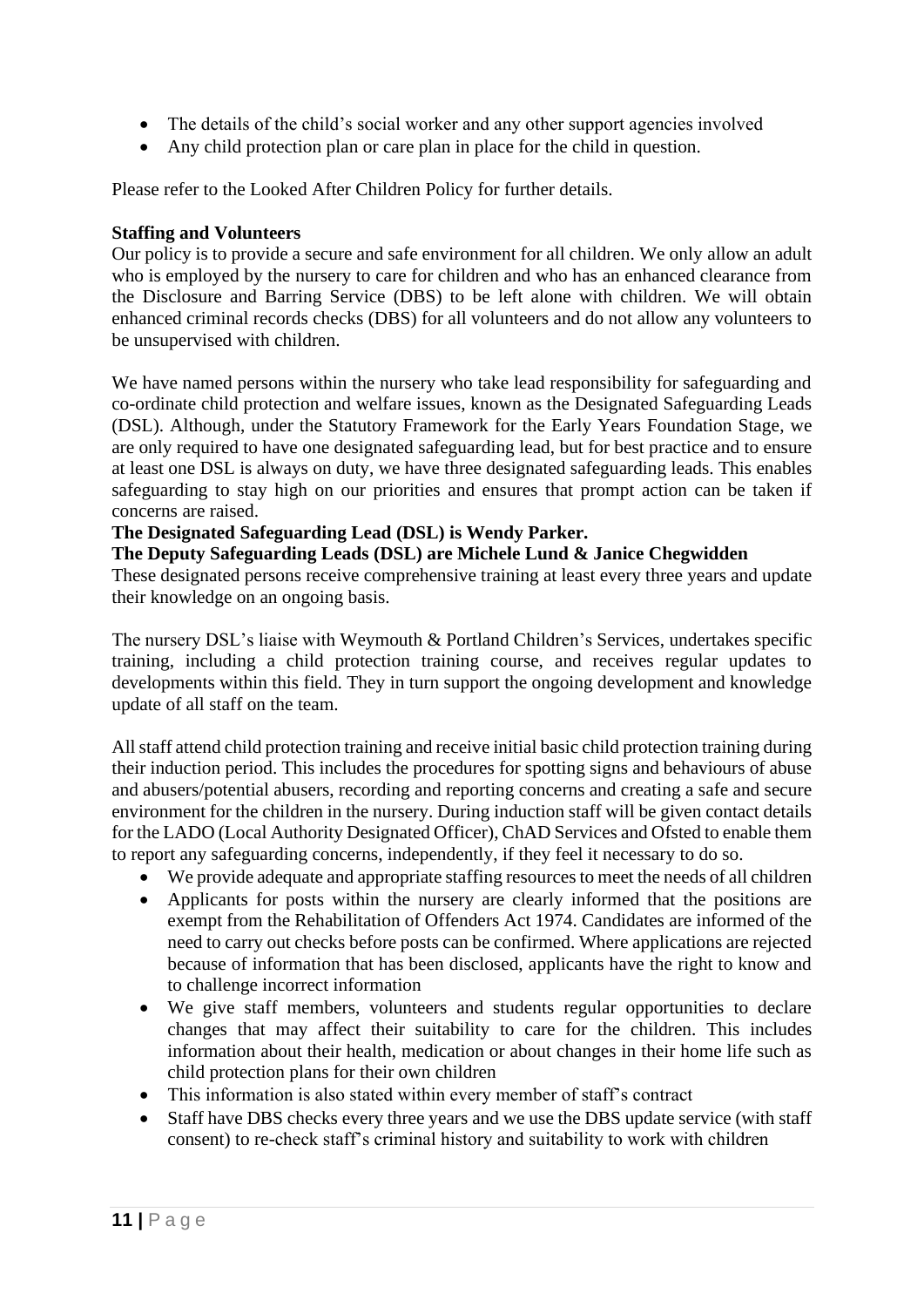- We abide by the requirements of the EYFS and any Ofsted guidance in respect to obtaining references and suitability checks for staff, students and volunteers, to ensure that all staff, students and volunteers working in the setting are suitable to do so
- We ensure we receive at least two written references BEFORE a new member of staff commences employment with us
- All students will have enhanced DBS checks conducted on them before their placement starts
- Volunteers, including students, do not work unsupervised
- We abide by the requirements of the Safeguarding Vulnerable Groups Act 2006 and the Childcare Act 2006 in respect of any person who is disqualified from providing childcare, is dismissed from our employment, or resigns in circumstances that would otherwise have led to dismissal for reasons of child protection concern
- We have procedures for recording the details of visitors to the nursery and take security steps to ensure that we have control over who comes into the nursery so that no unauthorised person has unsupervised access to the children
- All visitors/contractors will be supervised whilst on the premises, especially when in the areas the children use
- As a staff team we will be fully aware of how to safeguard the whole nursery environment and be aware of potential dangers on the nursery boundaries such as drones or strangers lingering. We will ensure the children remain safe at all times.
- The Staff Behaviour Policy sits alongside this policy to enable us to monitor changes in behaviours that may cause concern. All staff sign up to this policy aswell to ensure any changes are reported to management, so we are able to support the individual staff member and ensure the safety and care of the children is not compromised
- All staff have access to and comply with the Whistleblowing Policy which will enable them to share any concerns that may arise about their colleagues in an appropriate manner
- Signs of inappropriate staff behaviour may include inappropriate sexual comments; excessive one-to-one attention beyond the requirements of their usual role and responsibilities; or inappropriate sharing of images. This is not an exhaustive list, any changes in behaviour must be reported and acted upon immediately
- All staff will receive regular supervision meetings where opportunities will be made available to discuss any issues relating to individual children, child protection training and any needs for further support
- We use peer on peer and manager observations in the setting to ensure that the care we provide for children is at the highest level and any areas for staff development are quickly highlighted. Peer observations allow us to share constructive feedback, develop practice and build trust so that staff are able to share any concerns they may have. Any concerns are raised with the designated lead and dealt with in an appropriate and timely manner
- The deployment of staff within the nursery allows for constant supervision and support. Where children need to spend time away from the rest of the group, the door will be left ajar or other safeguards will be put into action to ensure the safety of the child and the adult.

We also operate a Phones and Other Electronic Devices and Social Media policy which states how we will keep children safe from these devices whilst at nursery. This also links to our Online Safety policy.